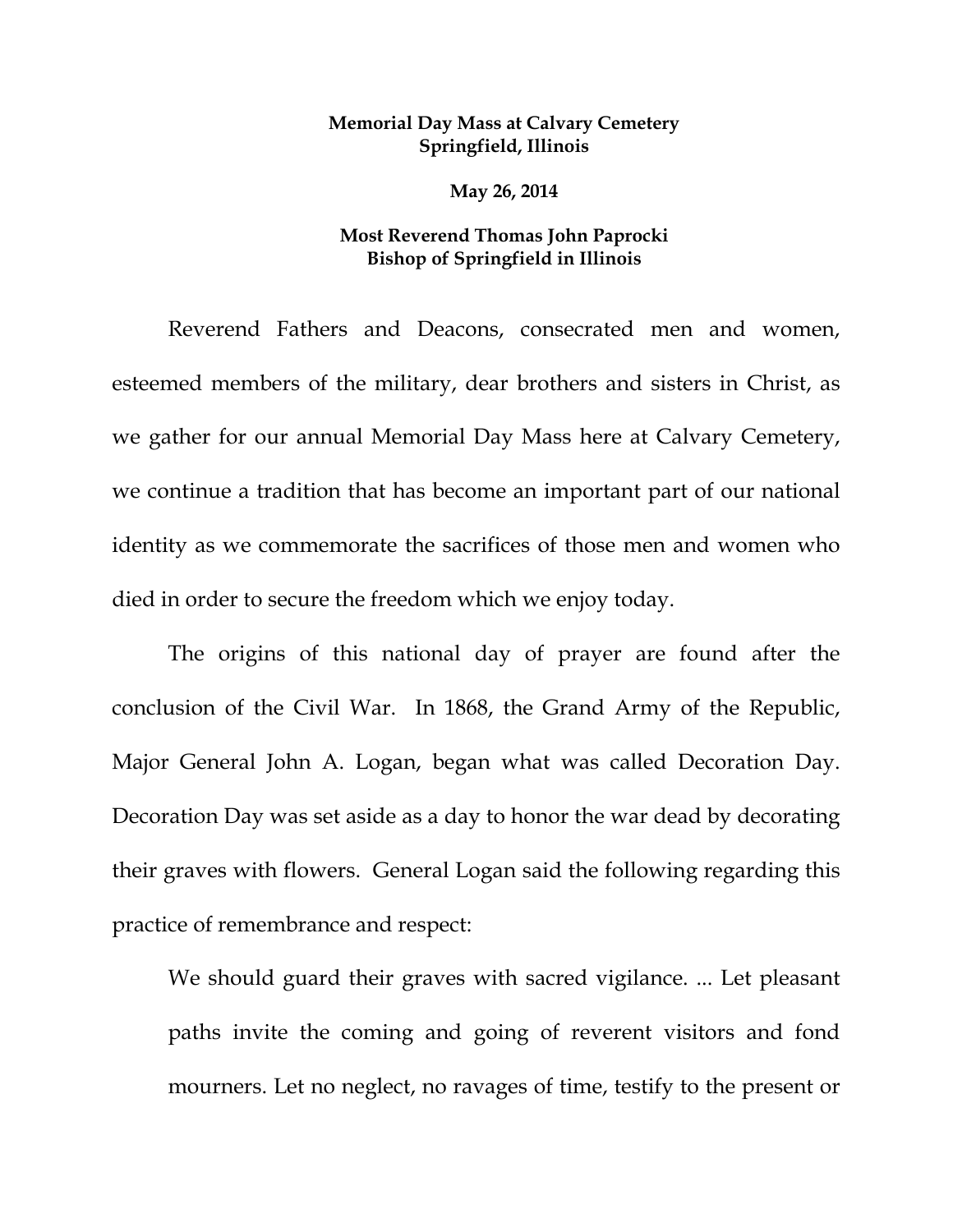to the coming generations that we have forgotten as a people the cost of a free and undivided republic.1

 After World War I, the scope of the observance of this day was expanded to honor those who have died in all American wars. In 1971, Memorial Day was declared a national holiday by an act of Congress, though it is still often called Decoration Day. It was then also placed on the last Monday in May, as some other federal holidays were also moved to Mondays.

 Memorial Day is observed in various ways throughout the country in order to raise awareness and respect for the sacrifices of our beloved war dead. Many towns hold parades featuring the various branches of the military, in addition to other patriotic themes. It is also common for there to be concerts featuring patriotic music. It is also a common practice to hold various types of services at cemeteries throughout the country, as we are doing here today.

 Visiting cemeteries, whether on Memorial Day or any other day, is a practice which people have done for centuries. In his Wednesday Audience for All Souls Day in 2011, Pope Benedict offered the following reflection on this practice of visiting the final resting places of the dead: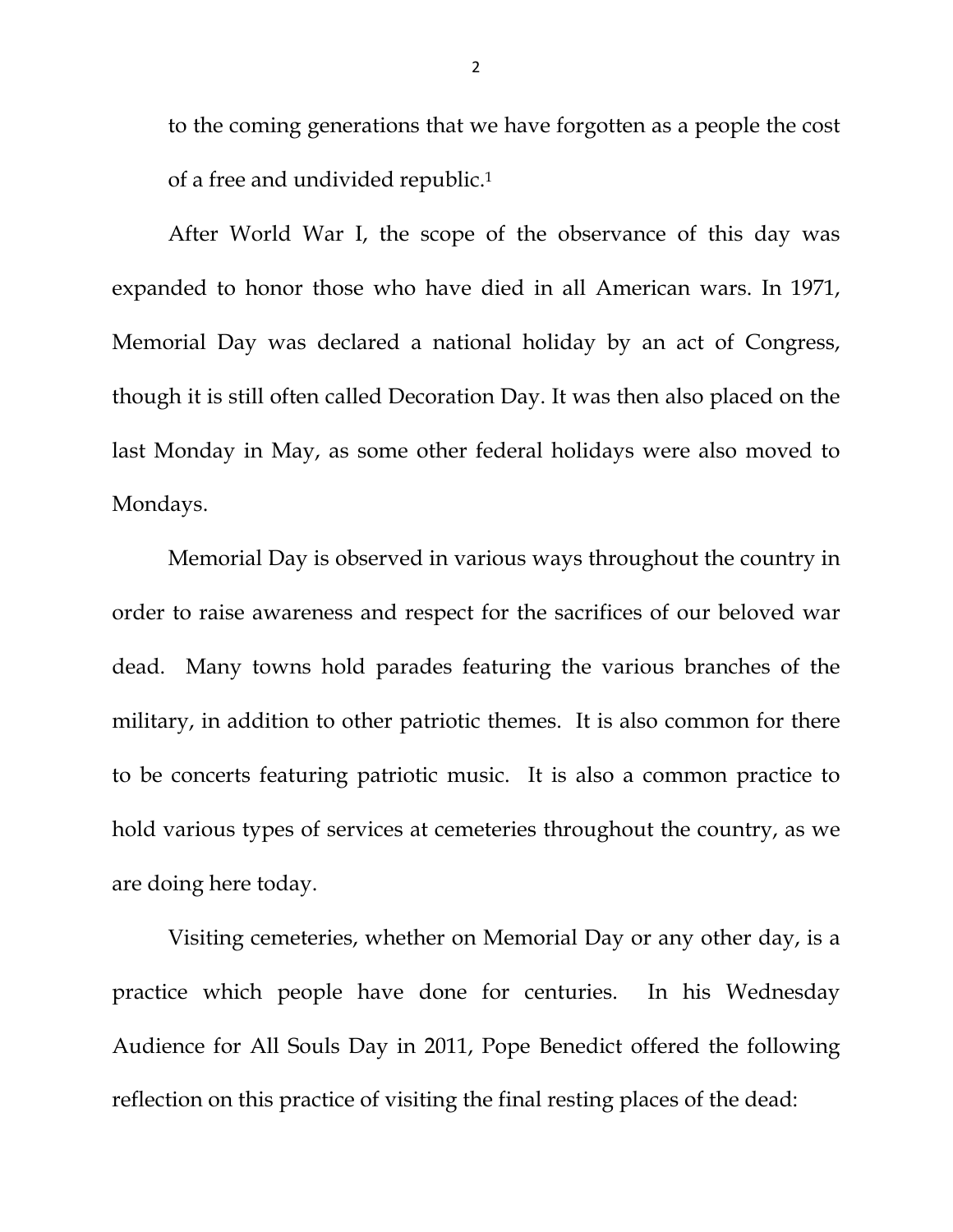Human beings have always cared for their dead and sought to give them a sort of second life through attention, care and affection. In a way, we want to preserve their experience of life; and, paradoxically, by looking at their graves, before which countless memories return, we discover how they lived, what they loved, what they feared, what they hoped for and what they hated. They are almost a mirror of their world.2

Although we may not know the individuals that we honor today, we are mindful of the collective dedication of those many men and women who saw the value of freedom, justice, and peace as something for which they were willing to sacrifice, even with the ultimate sacrifice of their lives. We are therefore inspired by their example and we seek to preserve and carry on that spirit in our lives and in our country, fighting for those same values that are threatened today both from within and from without.

When speaking of the memory of our beloved deceased who have made this sacrifice, many talk about giving something back in gratitude for the gift they have so generously given to us. How we actually do this is slightly ambiguous as it is difficult for us conceive of how we can give something to those who are dead. In an attempt to address this, the

3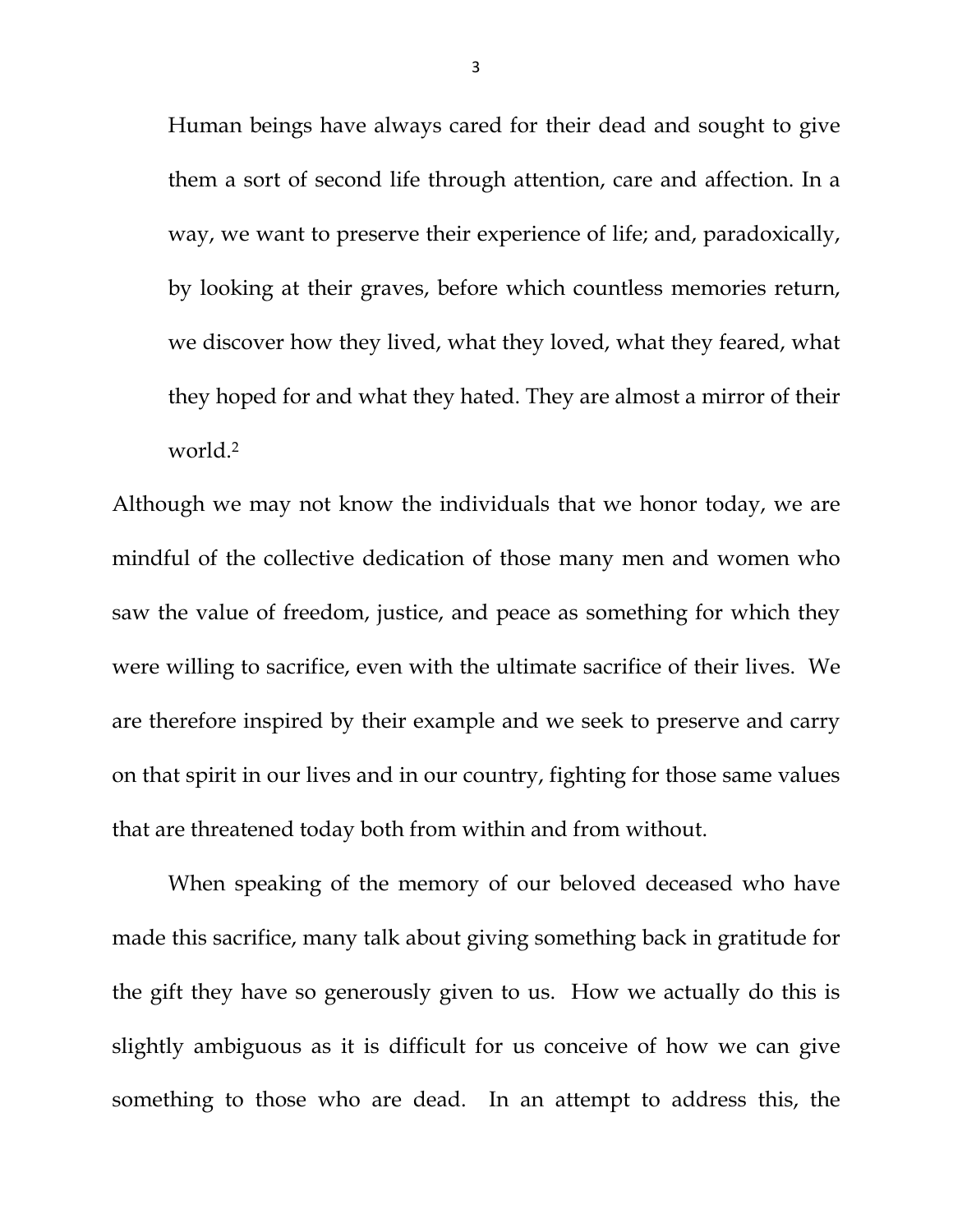president signed into law "The National Moment of Remembrance Act" in December 2000.

This act created the White House Commission on the National Moment of Remembrance. The commission's charter is to "encourage the people of the United States to give something back to their country, which provides them so much freedom and opportunity" by encouraging and coordinating commemorations in the United States of Memorial Day and the National Moment of Remembrance. The National Moment of Remembrance encourages all Americans to pause wherever they are at 3 p.m. local time on Memorial Day for a minute of silence to remember and honor those who have died in service to the nation. As Moment of Remembrance founder Carmella LaSpada states: "It's a way we can all help put the memorial back in Memorial Day."3

Our remembrance of the deceased by pausing for a moment of silence, along with our desire to continue in the dedication and zeal for the values for which they lived and died, keep us connected to these individuals. There is, however, a disconnect that we still experience in that these people are no longer among us, but have passed on from this life.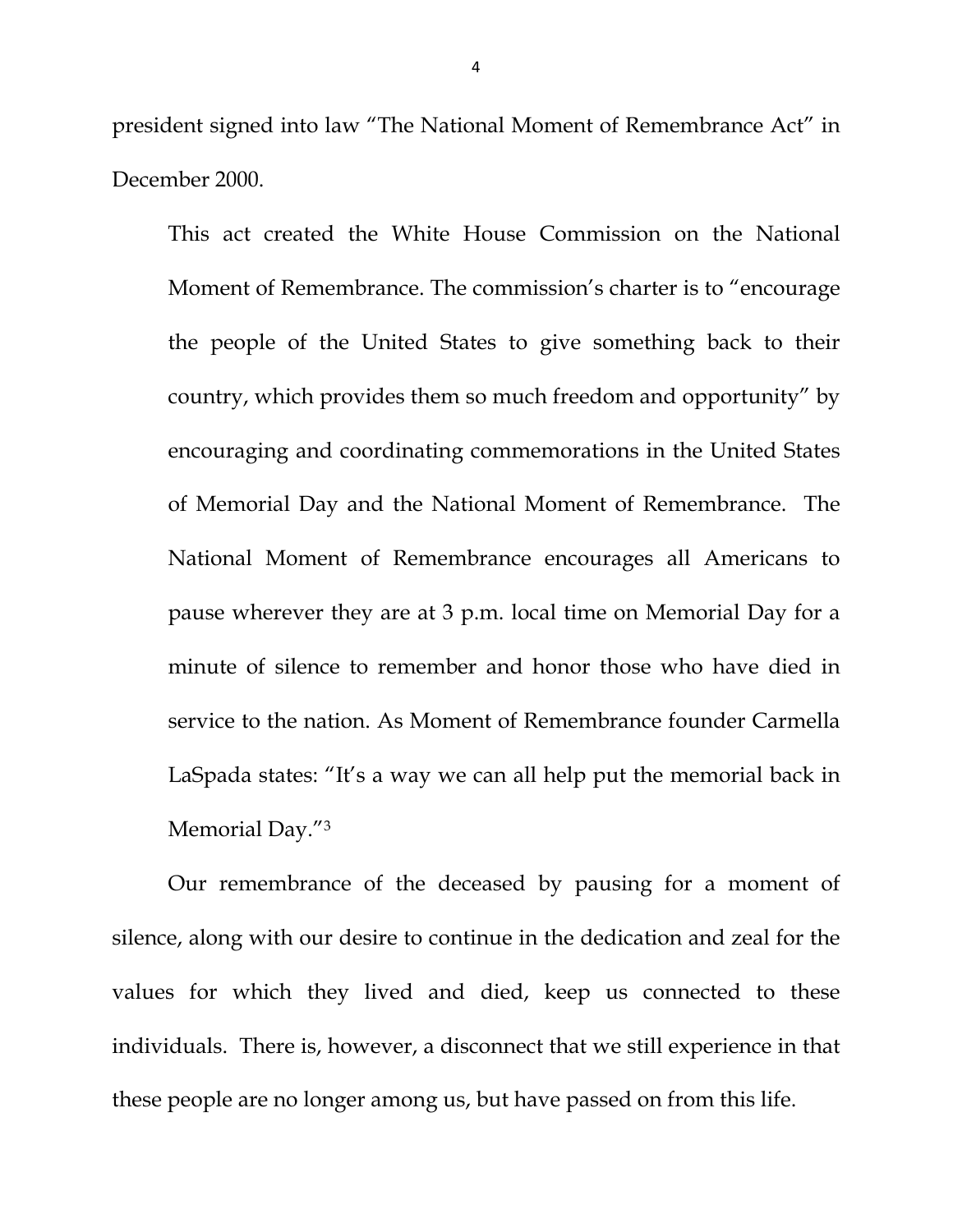This is where our faith bridges that mysterious gap between the living and the dead, reminding us that even death cannot separate us from them. Our faith in the communion of saints makes us aware that what unites us with the dead is more than just a memory or the carrying on of an ideal. We believe that we remain united in the bonds of grace given in our Baptism with those who have died and that we continue to assist one another through our prayers for them and their prayers for us.

This is the overarching reason that we are here today, to implore God's mercy upon the souls of the faithful departed, that through our prayers, those who are still in need of purification may be cleansed and share in the gift of eternal life which we all hope to attain. We also count on the prayers of those who are already enjoying their reward and who desire with great love for us to be likewise found worthy to join them in the Heavenly Kingdom.

May our observance of this Memorial Day be an opportunity for us not just to remember those who have died for our country, but may we truly give back to them in the most effective and powerful way possible, by offering our prayers for them, especially as we commend them to God's mercy in this most perfect prayer of the Mass, whereby Christ conquered

5